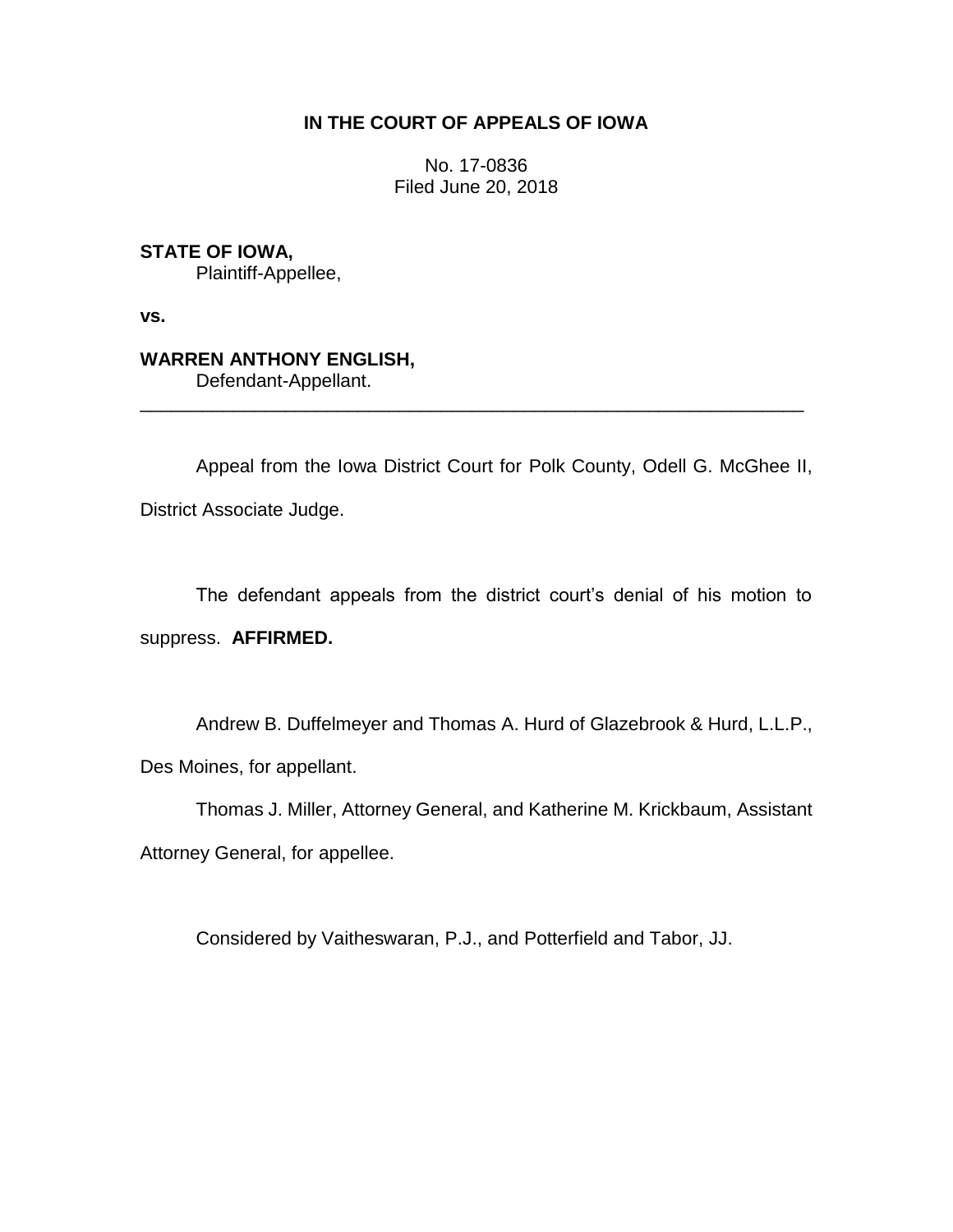# **POTTERFIELD, Judge.**

Warren English appeals from the district court's denial of his motion to suppress. English maintains the evidence obtained during the search of his vehicle should have been suppressed because his consent to the search was not voluntary pursuant to the Iowa Constitution. Additionally, he claims trial counsel was ineffective for failing (1) to challenge the duration of the stop as unconstitutional and (2) to advocate for a change under the Iowa Constitution requiring consent to be knowing in order for it to constitute a valid waiver.

# **I. Background Facts and Proceedings.**

At approximately 2:45 a.m. on December 20, 2016, Officer Brian Kelley noticed a vehicle being driven without a rear license plate. Officer Kelley initiated a stop of the vehicle and approached the driver-side window. A man—later identified as English—was driving the vehicle, and a female passenger sat in the front seat. Officer Kelley questioned English's lack of rear license plate and also asked for English's driver's license, registration, and proof of insurance. He asked the passenger for her identification as well. While English located the documents, the passenger volunteered the information that she had been walking and English picked her up to take her home. Officer Kelley later testified the passenger appeared to be nervous.

The officer returned to his police vehicle to run both identifications through the police records system and learned the woman had previously been convicted of prostitution. He then returned to the passenger side of the vehicle and had the woman step out. As she did so, Officer Kelley noticed a pocket knife and a condom that had been placed in a holder in the passenger-side door. At the suppression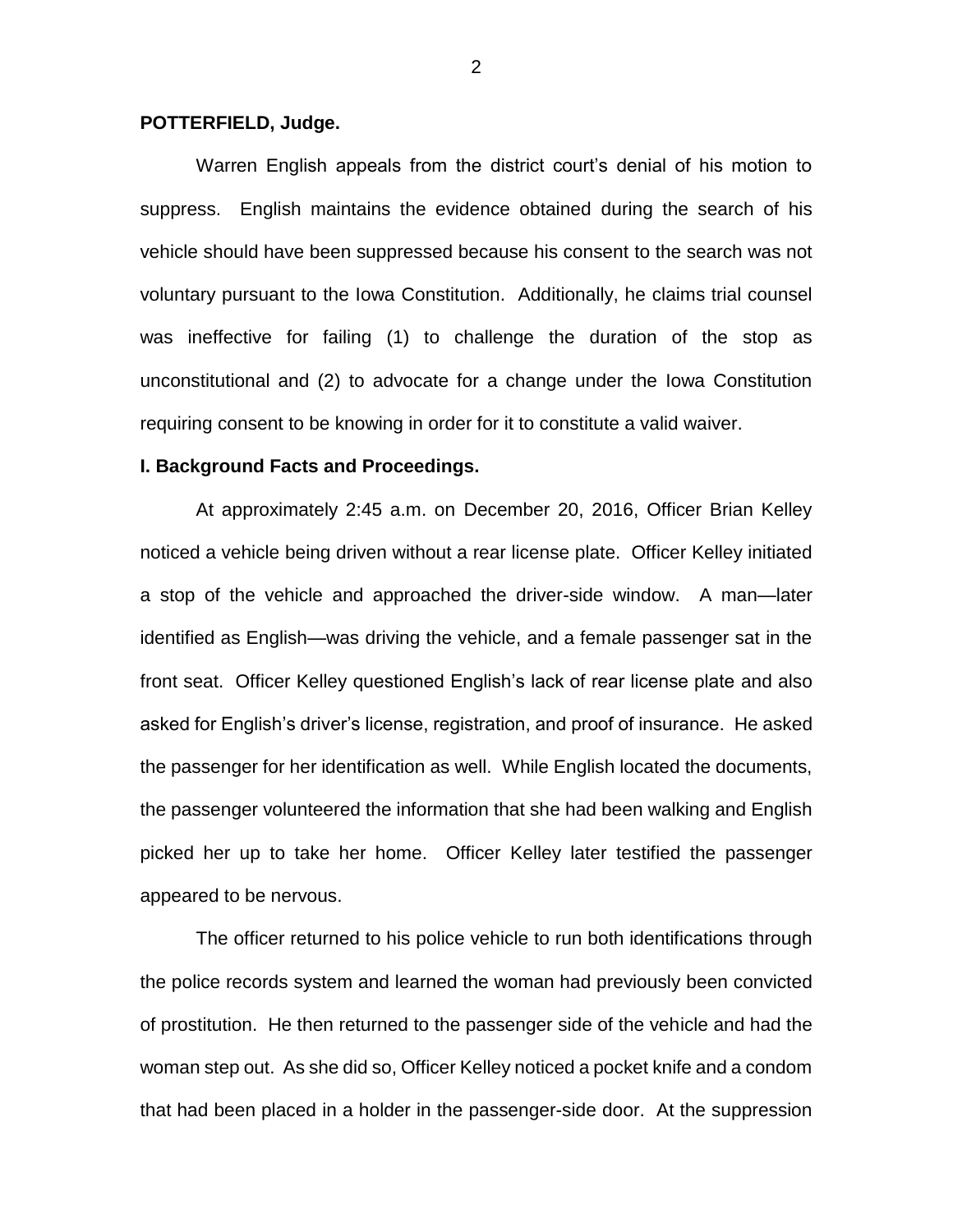hearing, Officer Kelley testified that, in his experience, people engaged in prostitution often carry both items. Additionally, he testified he initiated the stop in an area known for higher levels of illegal drugs and prostitution.

After speaking with the woman, Officer Kelley returned to the driver-side window and had English step out of the vehicle. The officer and English stood near the front of English's vehicle; Officer Kelley asked English if he had any weapons on him, and English stated he did not and then lifted his arms. The officer conducted a pat down search of English. English stated he had recently left a pinochle party and was just riding around. The officer asked English if he had cash on him; English said he did not, and the officer asked if he could check his wallet, which English allowed him to do. When asked, English stated he had known the female passenger for years "just from being around." English was able to provide the first name of the woman but did not know her exact last name.<sup>1</sup> English told the officer he had seen the woman out walking and was giving her a ride home. When Officer Kelley responded that English was driving in the wrong direction to take the woman to her home, English responded that he knew that and was "just rolling right now." Officer Kelley then told English the woman had been convicted of prostitution and that a condom was sitting in the passenger door. English denied the condom was his and denied knowing how it got there.

Officer Kelley then asked English if "there was anything [he] needed to know about, anything illegal" in the vehicle. English responded, "No, nothing," and Officer Kelley asked if he could "take a look." English responded, "Yes, you can."

 $\overline{a}$ 

<sup>&</sup>lt;sup>1</sup> When asked, English stated it was "Haynes or Hines or something like that." The woman's last name is Hayner.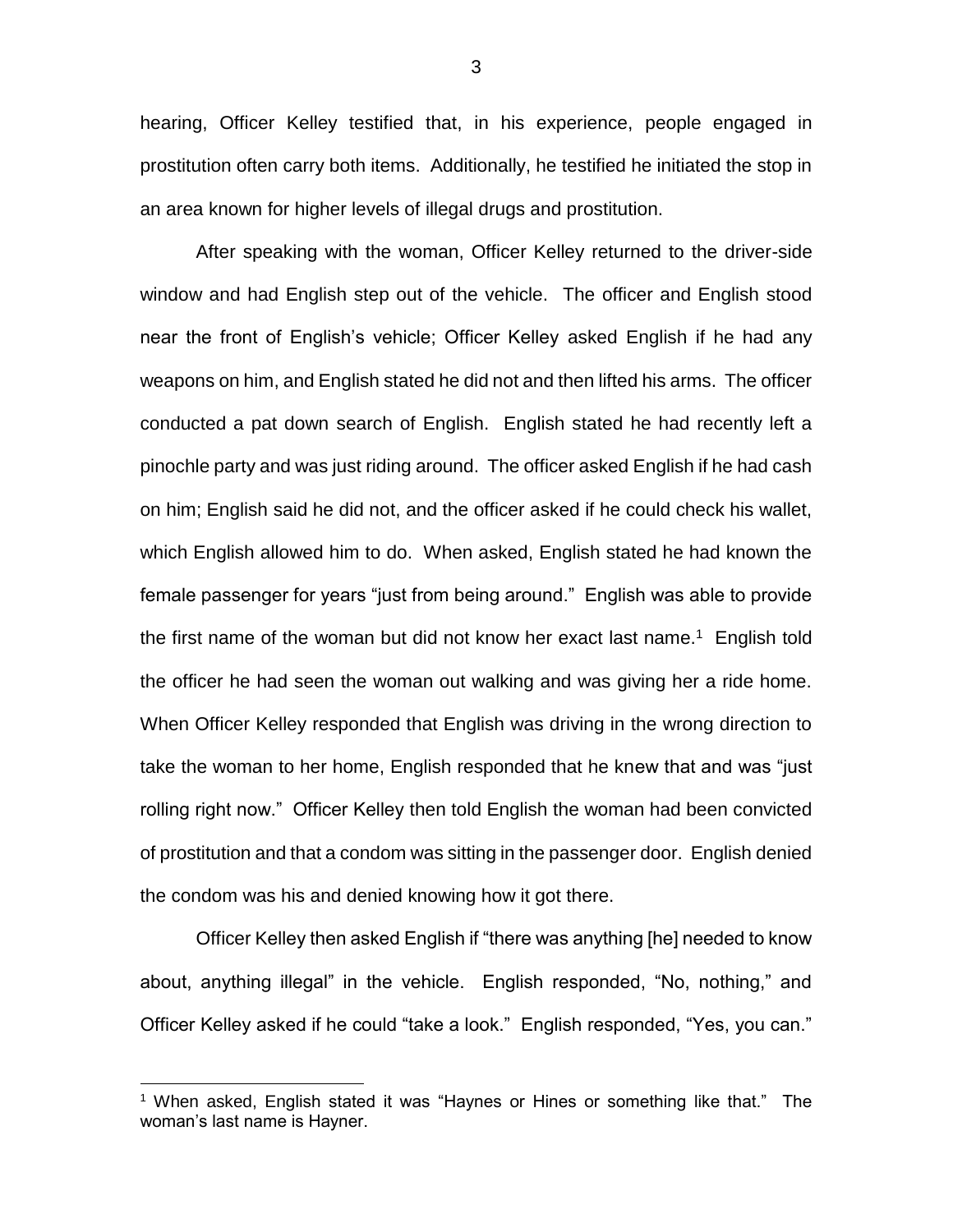The officer told English to step back near one of the squad cars—other officers in other cars had arrived sometime during the stop—and then conducted a search of the vehicle. Officer Kelley located a cigarette container with two small bags of marijuana in it under the driver's seat. English was then placed under arrest. English was later charged with possession of a controlled substance (marijuana), second offense.

English filed a motion to suppress, alleging his consent to search the vehicle was not a valid waiver of his rights because it was not voluntarily given. After a hearing on the motion, the district court denied it, stating, in part: "The Court finds that the requested consent search of the defendant's vehicle did not create[] an environment so coercive that it rendered the consent invalid." The court also denied the suppression motion on the alternative ground of inevitable discovery.

English waived his right to a jury trial and proceeded to a bench trial on the stipulated minutes of evidence. He was found guilty and sentenced to a suspended two-year term of incarceration and two years of probation.

He appeals.

#### **II. Standard of Review.**

We review the district court's denial of a motion to suppress de novo. *State v. Pals*, 805 N.W.2d 767, 771 (Iowa 2011). We also review claims of ineffective assistance of counsel de novo. *State v. Straw*, 709 N.W.2d 128, 133 (Iowa 2006). De novo "review requires 'an independent evaluation of the totality of the circumstances as shown by the entire record.'" *Id.* (quoting *State v. Turner*, 630 N.W.2d 601, 606 (Iowa 2001)). We give deference to the district court's findings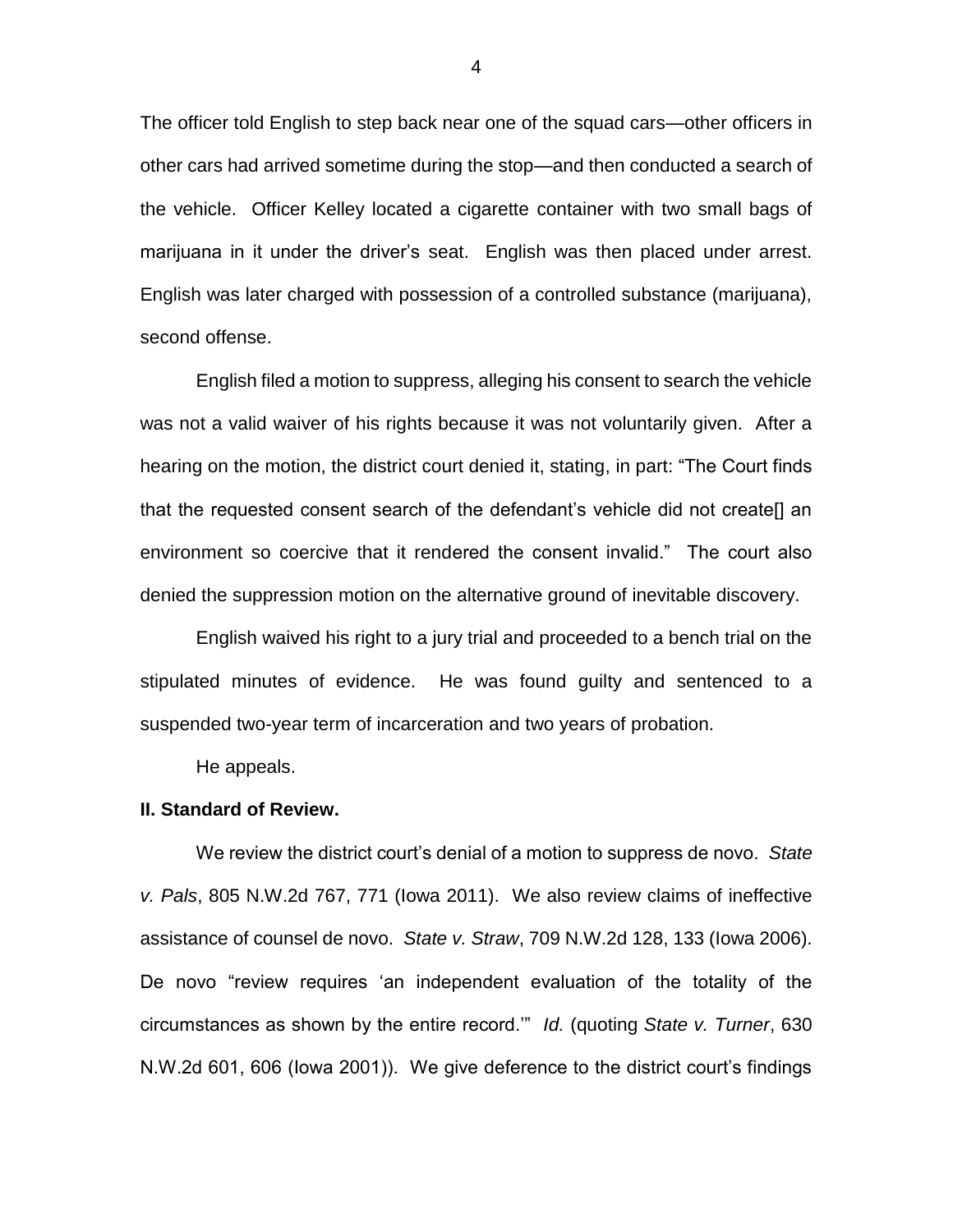of fact insofar as they rely on the credibility of the witnesses, but we are not bound by such findings. *Id.* 

# **III. Discussion.**

The Fourth Amendment to the Federal Constitution and article I, section 8 of the Iowa Constitution protect individuals against "unreasonable searches and seizures." "Subject to a few carefully drawn exceptions, warrantless searches and seizures are per se unreasonable." *State v. Lewis*, 675 N.W.2d 516, 522 (Iowa 2004). "The State has the burden to prove by a preponderance of the evidence that a recognized exception to the warrant requirement applies." *Id.* 

## **A. Voluntariness of Consent.**

Consent is an exception to the warrant requirement. *See State v. Naujoks*, 637 N.W.2d 101, 107 (Iowa 2001). In order for the consent to be valid, it must be given voluntarily. *See Pals*, 805 N.W.2d at 782 (determining if consent was voluntarily given under the Iowa Constitution). "Consent is considered to be voluntary when it is given without duress or coercion, either express or implied." *State v. Reiner*, 628 N.W.2d 460, 465 (Iowa 2001). In determining whether it was voluntary under the Iowa Constitution, we consider the totality of the circumstances surrounding the giving of the consent. *Pals*, 805 N.W.2d at 782.

In *Pals*, our supreme court looked to four specific factors before deciding the motorist's consent to search his vehicle was not voluntary under the Iowa Constitution. 805 N.W.2d at 782–83. The court considered that at the time the motorist gave consent, the motorist had already been subjected to a pat-down search, was detained in a police vehicle, had not been advised that he was free to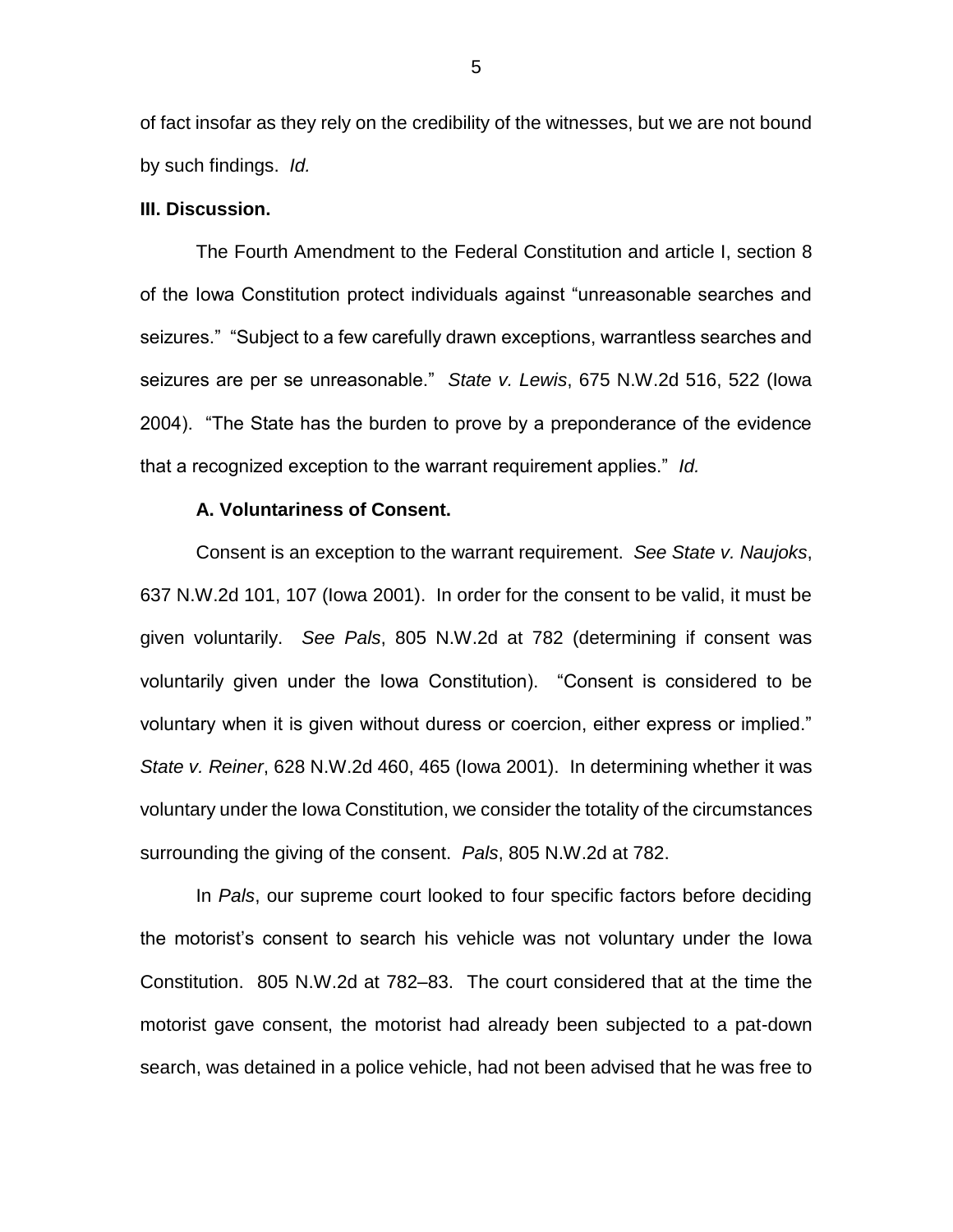decline his consent, and was not told by the officer that the stop-related business had already been concluded. *Id.* 

Here, English had been already been subjected to a pat-down search, which the officer undertook after noticing the pocket knife in the door handle of the passenger door. *Cf. Pals*, 805 N.W.2d at 782 (where the officer conducted a patdown search, including a command to Pals to empty his pockets, though "[t]here is nothing in the record to suggest [the officer] detected danger from Pals, who was stopped over a civil infraction"). Additionally, English was not advised he had the right to refuse his consent. However, English was aware he could do so. In the video of the stop, which the parties jointly entered into evidence, Officer Kelley can be heard explaining to English why he arrested him and why he believes the drugs found in the vehicle belong to English. English responds, "That's where—that's where it got me. . . . I wouldn't have said 'search my car' if I knew there was weed in it." This is supported by English's not unsubstantial experience with the criminal justice system. *See State v. Pettijohn*, 899 N.W.2d 1, 32 (Iowa 2017) (assessing whether a defendant's consent to a warrantless search was voluntary and considering "personal characteristics of the defendant, such as . . . experience with the law."). Additionally, unlike in *Pals*, English was not seated in the police vehicle at the time the officer requested consent. 805 N.W.2d at 782. Rather, Officer Kelley and English stood near English's vehicle, and English was not handcuffed. Finally, Officer Kelley had not advised English the reason for the stop had concluded, but in fact, it had not. The initial reason for the stop—the vehicle being operated without rear a license plate—may have ended, but after Officer Kelley ran the identifications through the police records system, he had a reasonable

6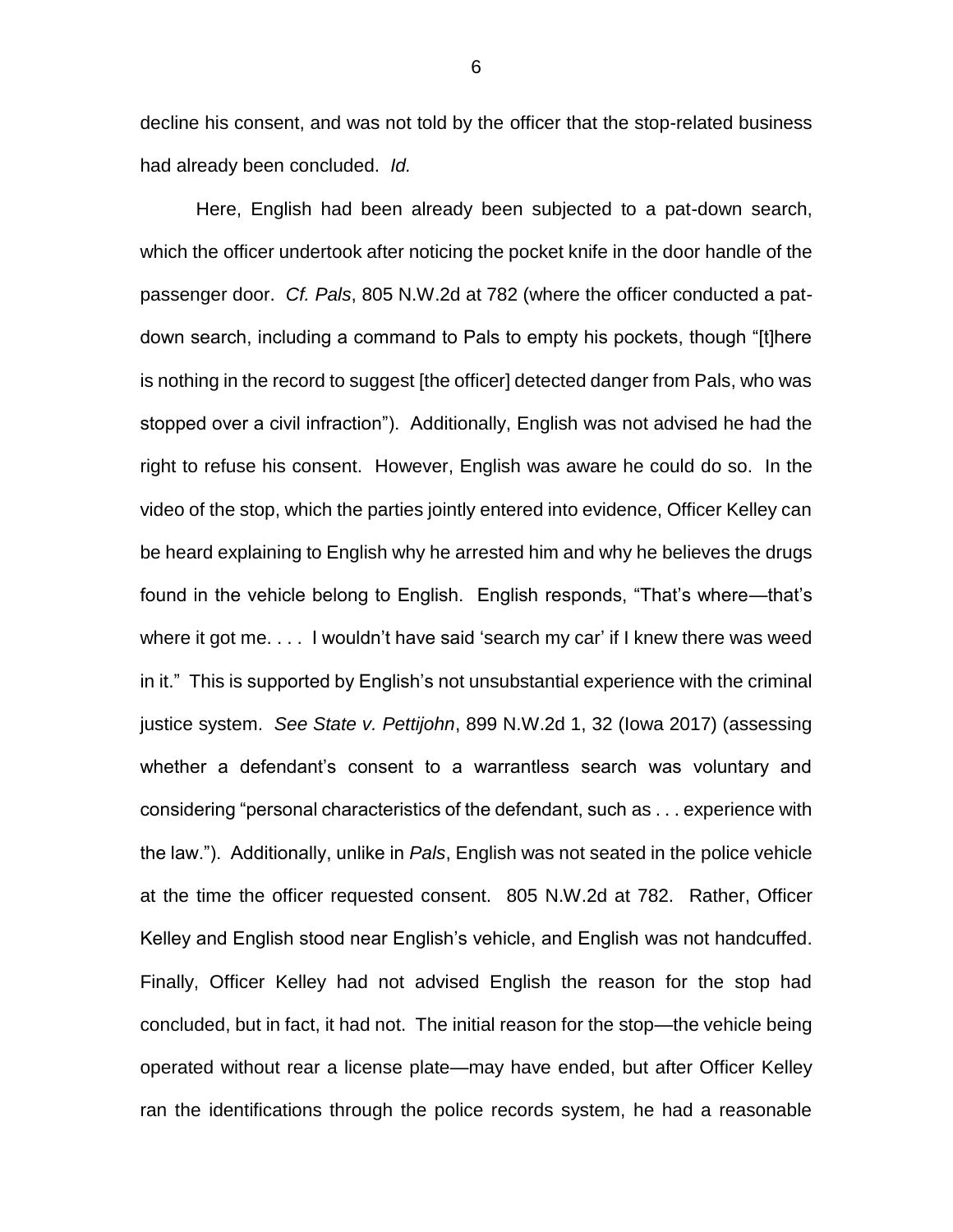suspicion regarding the two individuals being involved in the crime of prostitution, which Officer Kelley continued to investigate at the time he asked English if he could search his vehicle.

Additionally, there is no reason to believe English was under the influence of drugs or alcohol or otherwise unable to appreciate what was occurring at the time Officer Kelley asked to search. *See Pettijohn*, 899 N.W.2d at 32 (including the defendant's intelligence and sobriety as personal characteristics to consider). While all traffic stops on a public road have "inherently coercive" elements, *see Pals*, 805 N.W.2d at 783, here, Officer Kelley maintained a polite, calm demeanor while speaking with English. Neither his words nor his actions appear coercive in nature. We acknowledge English's claim that members of certain racial minorities may have a more problematic relationship with law enforcement, which can inform an individual's actions and whether they feel they are able to refuse law enforcement's request. However, based on Officer Kelley's actions and demeanor, as well as English's demeanor and responses throughout his interaction with the officer—as seen and heard on the video from the encounter we find English's consent was voluntary.

Thus, the district court did not err in denying English's motion to suppress.

## **B. Ineffective Assistance of Counsel.**

English maintains his trial counsel provided ineffective assistance by failing (1) to challenge the duration of the stop as unconstitutional and (2) to advocate for a change under the Iowa Constitution requiring consent to be knowing in order for it to constitute a valid waiver.

7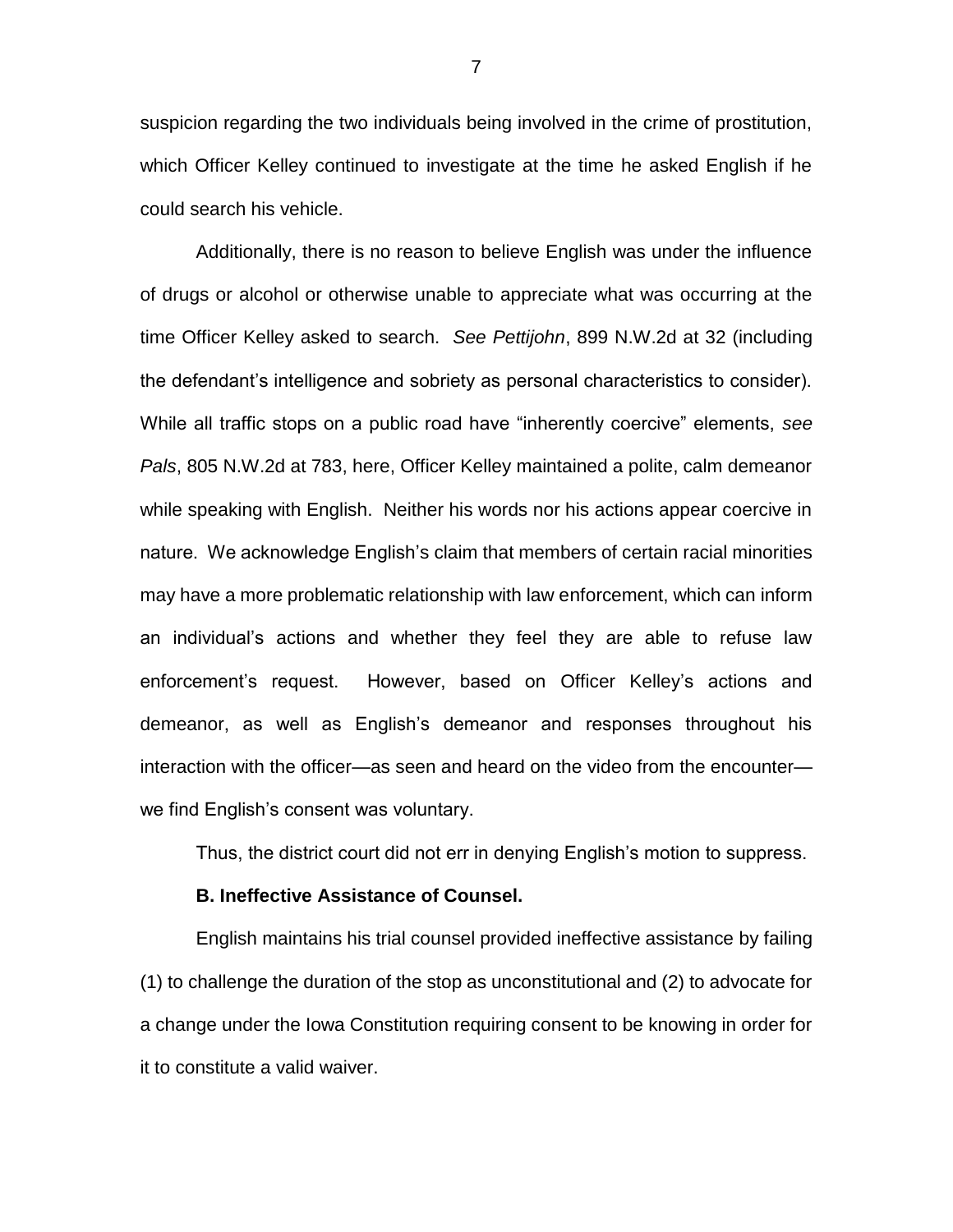A defendant may raise claims of ineffective assistance on direct appeal if he or she has reasonable grounds to believe the record is adequate to address the claim on direct appeal. *Straw*, 709 N.W.2d at 133 (citing Iowa Code § 814.7(2)). Here, the State concedes the record is adequate.

To establish his claims of ineffective assistance, English has the burden to establish by a preponderance of the evidence that "(1) his trial counsel failed to perform an essential duty, and (2) this failure resulted in prejudice." *Id.* "A defendant establishes prejudice by showing 'there is a reasonable probability that, but for the counsel's unprofessional errors, the result of the proceeding would have been different.'" *State v. Pace*, 602 N.W.2d 764, 774 (Iowa 1999). If either element is lacking, English's claim fails. *See Straw*, 709 N.W.2d at 133.

#### *1. Duration of Stop.*

English maintains counsel was ineffective for failing to challenge the duration of the stop as unconstitutional. He maintains that the officer unlawfully increased the duration and scope of the initial stop by speaking with the passenger and asking for her identification as well.

Pursuant to *State v. Coleman*, a law enforcement officer making a valid traffic stop supported by reasonable suspicion must terminate the stop when the underlying reason for the stop has been resolved and there is no other basis for reasonable suspicion. 890 N.W.2d 284, 301 (Iowa 2017). But here, the reason for the stop had not been resolved when Officer Kelley requested the identification of the female passenger and she spoke to him, stating that she had been walking and English picked her up to take her home. The officer had only just reached the driver's window and asked English for his information and reason for operating the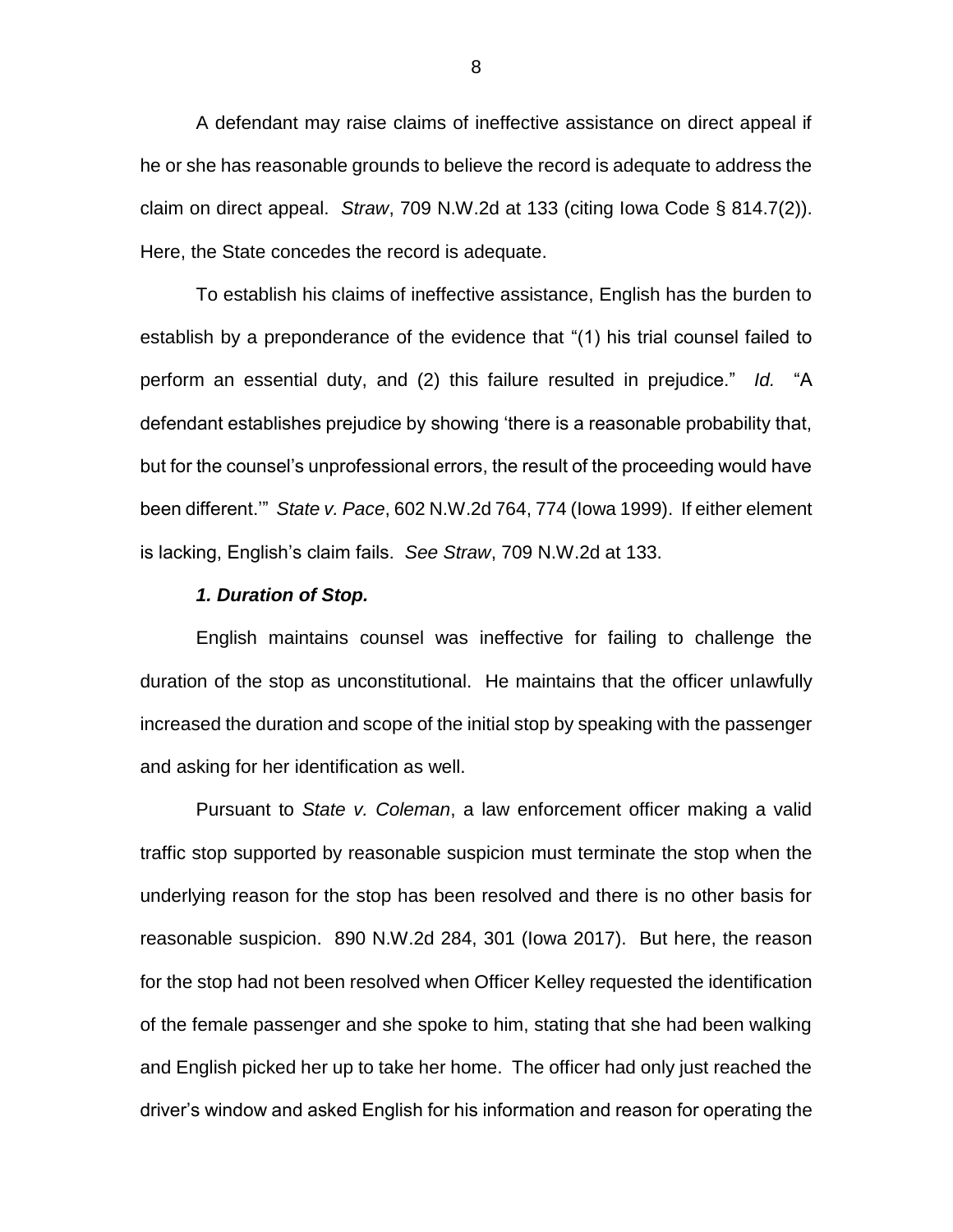vehicle without a license plate; the officer was still standing at the window waiting for English to locate his insurance information when he asked the passenger to provide her identification as well. An officer may ask for the identification of a passenger in a vehicle that has been stopped. *See State v. Smith*, 683 N.W.2d 542, 545 (Iowa 2004) (reaffirming prior holding that an officer may speak with or ask for the identification of a passenger without "articulable suspicions or need to arrest the driver or make a search" (quoting *State v. Riley*, 501 N.W.2d 487, 489 (Iowa 1993))).

Officer Kelley's request for identification from the passenger while he was still waiting to receive English's information was not an unconstitutional expansion of the duration or scope of the stop. Moreover, as English recognizes, once the officer ran the passenger's identification, he had reasonable suspicion of prostitution, which provided a basis for the lawful continuance of the stop. Trial counsel would not have been successful if he raised the issue in the motion to suppress, so English's claim of ineffective assistance fails. *See State v. Greene*, 592 N.W.2d 24, 29 (Iowa 1999) ("[C]ounsel is not incompetent in failing to pursue a meritless issue." (alteration in original)).

### *2. Knowing Consent.*

English maintains trial counsel provided ineffective assistance when he failed to advocate for a new standard under the Iowa Constitution requiring consent to be knowing in order for it to constitute a valid waiver.

Here, English's claim fails, as he cannot establish by a preponderance evidence that counsel breached a duty by failing to raise the issue. We acknowledge that best practice may include making arguments that are not yet

9